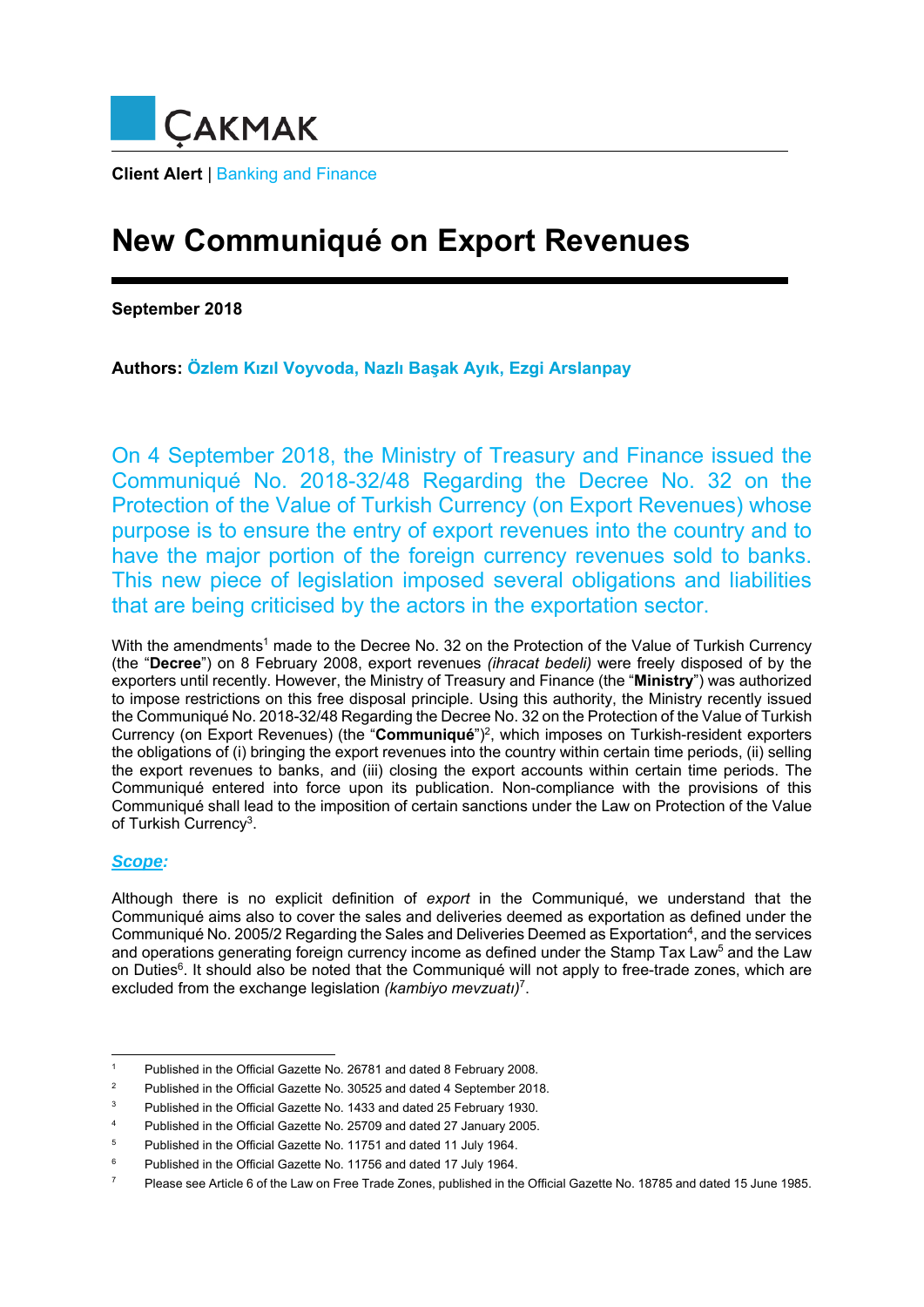# *Time Periods and Sale Obligation:*

Accordingly, Turkish-resident exporters are required to bring the export revenues into Turkey within 180 days following the actual date of exportation and to sell at least 80% of the export revenues to a bank. $8$ 

For certain types of exportations, however, the time period to bring the export revenues to the country are regulated differently:

- 365 days for the exportations made by contractors (müteahhit firmalar),
- 180 days following the definitive sale for consignment sales,
- 180 days following the closure of the international event for goods sold in those events (e.g. fairs, expositions, etc.),
- 90 days following the expiry of the export term or the sale of the goods subject to temporary exportation, and
- 90 days following the due date of the relevant instalment for the exportation subject to sale on credit or leasing.

Concerning the exportations whose prices are paid in a foreign currency in a lump-sum of cash *(peşin döviz)*, the Communiqué requires the export to be realized within 24 months. It also limits the period of utilisation of such cash amounts with the term of the "inward processing license" *(dahilde işleme izin belgesi)* or the "tax, duty and charge exemption certificate" *(vergi, resim ve harç istisna belgesi)* for the exportations, sales and deliveries deemed as exportation, and the services and operations generating foreign currency income as defined under the relevant license or certificate. The foreign currency export revenues in cash that are not returned in a lump sum or exported in due time will be deemed as prefinancing.

## *Discount Requests and Responsibilities of the Intermediary Banks:*

The main responsibility concerning the implementation of the Communiqué is imposed on the exporters; they are liable for bringing the export revenues to the country in due time, realizing the sale of 80% of the export revenues to banks, and closing the relevant export accounts in a timely manner. However, the Communiqué also imposes on the export intermediary banks the duty of monitoring the entry of export revenues and required sales.

The intermediary banks are required to notify the tax authorities within 5 business days of the accounts that are not duly closed within the required time period, so that the tax authorities can initiate the relevant procedure, including the grant of time extensions for closure in the event of force majeure or existence of other justified situations.

Furthermore, banks are empowered to examine and conclude the discount requests with respect to the export revenues, in relation to, *inter alia,* the followings:

- freight, insurance, commission, warehouse, custom, and factoring expenses,
- weight and quality discrepancies, and
- importation and capital movement costs, and invisible transaction expenses.

 $\frac{1}{8}$  It should be noted that there are no clear provisions under the Communiqué on whether such amounts can be freely reconverted to foreign exchange or not. Since there are no restrictions with this respect, the exporters should be able to repurchase foreign exchange.